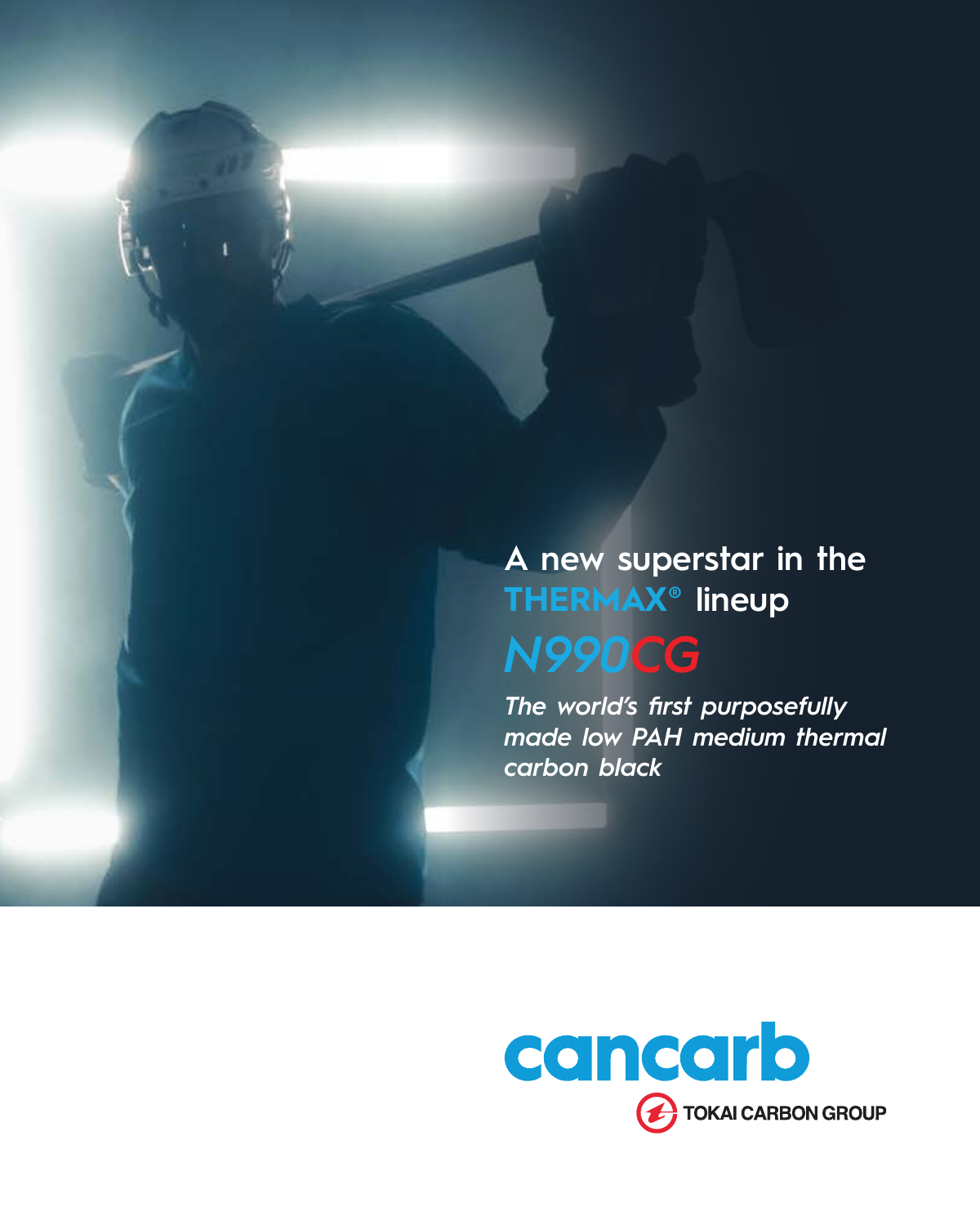

# **THE THERMAX® N990CG ADVANTAGE**

Cancarb is proud to be the first thermal carbon black manufacturer to purposefully create a low Polycyclic Aromatic Hydrocarbon (PAH) medium thermal carbon black targeted at consumer goods.

N990CG medium thermal carbon black gives customers the ability to minimize PAH content in applications without sacrificing the quality and performance synonymous with Thermax. PAH testing is conducted in accordance with ASTM D8143. Generally, PAH regulations apply to final parts and therefore adherence to regulatory requirements will necessitate testing on the finished compounds. This includes regulations or quality certifications such as EU 1272/2013 and Geprüfte Sicherheit (GS) Mark.

| <b>PAH CONTENT</b>                                 | <b>TEST METHOD</b> | <b>UNITS</b> | <b>VALUE</b> |
|----------------------------------------------------|--------------------|--------------|--------------|
| Benzo(a) pyrene, max.                              | <b>ASTM D8143</b>  | ppm          | $0.25*$      |
| Toluene Extract, max.                              |                    | $\%$         | 01           |
| Typical sum of 8 PAHs included in EU list**        | ASTM D8143         | ppm          | 0.5          |
| Typical sum of 15 PAHs included in GS Mark list*** | ASTM D8143         | ppm          | כ י          |

*\* As per EU 10/2011*

*\*\* As per EU 1272/2013*

*\*\*\* As per AfPS GS 2019:01 PAK*

### **POLYCYCLIC AROMATIC HYDROCARBONS (PAH)**

PAH compounds are formed from fused aromatic rings. These compounds are known carcinogens and are created whenever an organic material is partially combusted. The compound most referred to is benzo(a)pyrene (B(a)P) as it is easily identified and acts as a marker for other PAH compounds that might be present.



#### **WHY THE NEED FOR LOW PAH IN CARBON BLACKS?**

Specific regulations, guidelines, and recommendations are in place and/or in progress in many jurisdictions, including the EU and China, that restrict PAH content in some parts used in consumer articles.



#### **OUR N990CG MEDIUM THERMAL CARBON BLACK**

Targeted at consumer goods, Cancarb's new N990CG thermal carbon black is the first purposefully produced low PAH thermal carbon black on the market. The new N990CG thermal carbon black allows you to minimize PAH content in your application in order to meet the most stringent final product regulatory requirements including EU-8\*\* and GS-15\*\*\*.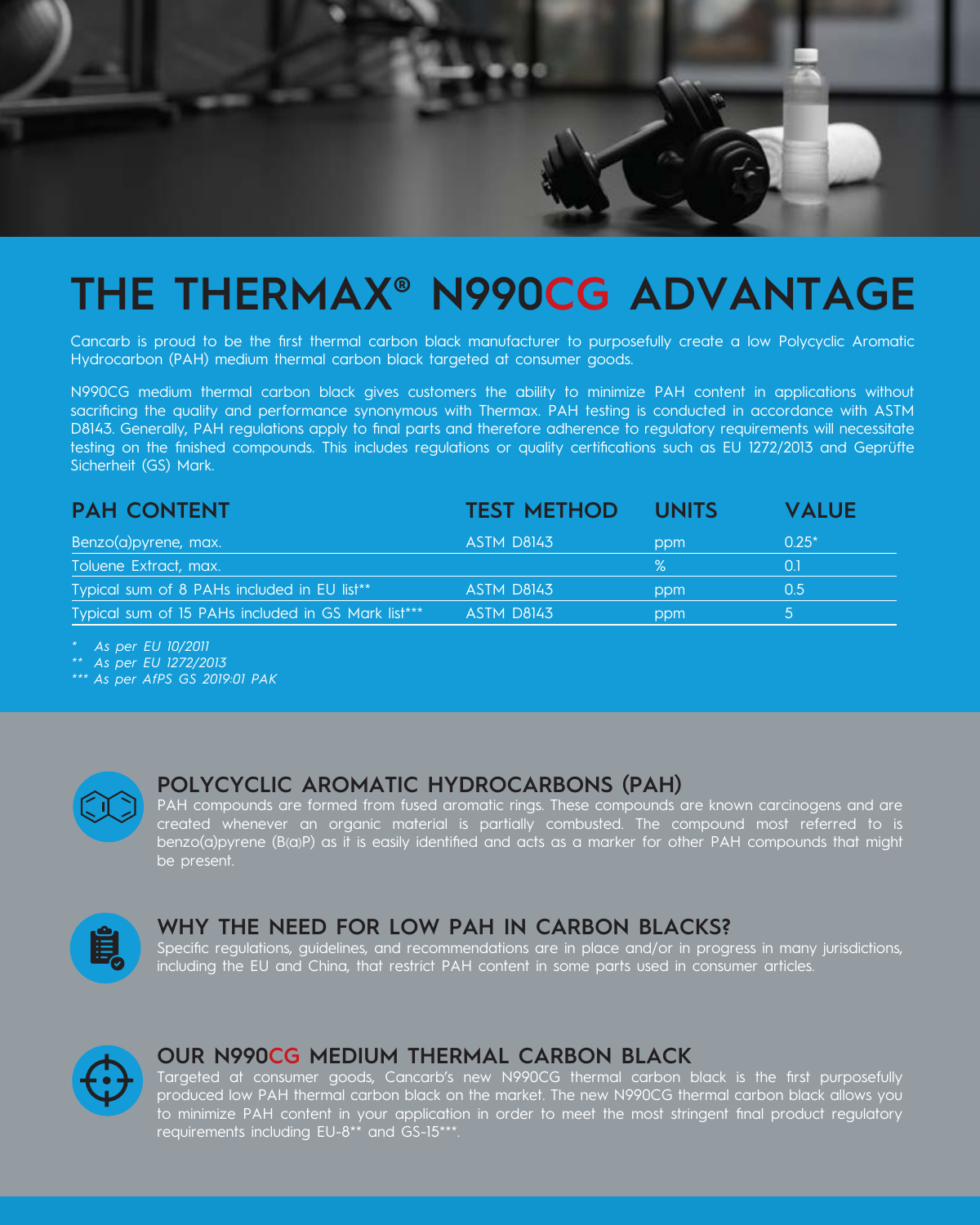

## **THERMAX® N990CG APPLICATIONS**

- 1) Consumer goods covered under EU 1272/2013 such as:
	- a. Sports equipment
	- b. Household utensils
	- c. Tools for domestic use
	- d. Clothing, footwear, gloves, and sportswear
	- e. Toys and childcare items
- 2) Materials intended to be placed in the mouth or materials coming into long-term or short-term skin contact during the intended or foreseeable use as per AfPS GS 2019:01 PAK
- 3) Rubber products that come into contact with food in the EU and China such as:
	- a. Gaskets, O-rings, seals
	- b. Belts, hoses
	- c. Liners
	- d. Wrapping and packaging material
- 4) Plastic materials that come into contact with food as per EU 10/2011
- 5) Materials that come into contact with drinking water in the EU